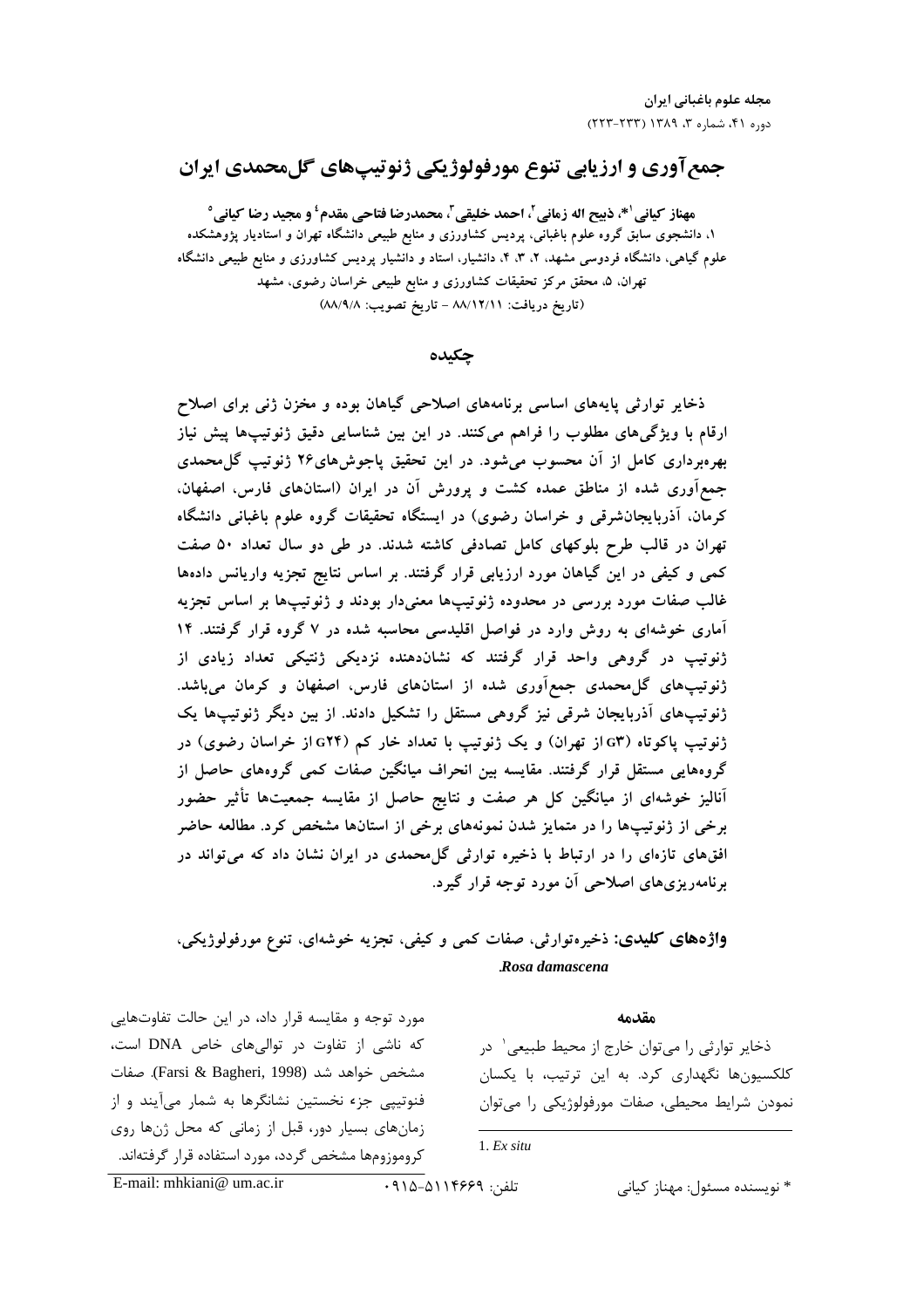دارای خصوصیات مورفولوژیکی یکسان هستند. اما .2007) Tabaei-Aghdaei et al (2007) با مقايسه ژنوتيپهاى گل محمدی در سطحی وسیعتر از کشور با استفاده از ۵ صفت مورفولوژیکی تنوع صفات مورد بررسی را گزارش کړ دند.

در این تحقیق به عنوان اولین مرحله در انجام برنامههای اصلاحی این گیاه، ژنوتیپهای گلمحمدی از نواحی مختلف کشور با هدف حفظ و نگهداری ذخیره توارثی این گونه ارزشمند و شناسایی ژنوتیپهای برتر با توجه به خصوصیات مورفولوژیکی در مرکز تحقیقات گروه علومباغبانی دانشگاه تهران جمعأوری گردید و پس از استقرار بوتهها بررسیهای مورفولوژیکی به عمل آمد.

# مواد و روش ها جمع آوري ژنوتيپھاي گلمحمدي

باتوجه به اینکه بیشترین سطح زیر کشت گل محمدی مربوط به استان های فارس، کرمان، اصفهان و آذربایجان شرقی میباشد (Statistical Yearbook, 2002)، جمعآوري نمونهها از اين چهار استان انجام شد. با توجه به اطلاعات موجود سعی شد که در نمونهبرداریها بیشترین سطح هر استان با توجه به امکانات فراهم شده تحت پوشش قرار گیرد. دو ژنوتیپ از استان خراسان رضوی و پنج ژنوتیپ از کلکسیون شرکت تقطیران (کاشان- اصفهان) نیز به نمونههای مذکور اضافه شدند. جمع آوری نمونهها در اواخر زمستان ۱۳۸۳ انجام و گیاهان مادری شناخته شده به عنوان گل محمدی با توجه به نظر کارشناسان و کشاورزان بومی منطقه انتخاب شدند (جدول ١). براي نمونه گيري از گياهان مادری از پاجوش که متداولترین و آسانترین روش ازدیاد این گیاه میباشد، در اواخر زمستان استفاده شد. پاجوشها در قالب طرح بلوکهای کامل تصادفی در ۳ تکرار و در فاصله ۳×۳ متر در ایستگاه تحقیقات گروه علوم باغبانی دانشگاه تهران، کشت گردیدند.

ارزیابی تنوع ژنتیکی با استفاده از نشانگرهای مورفولوژيک*ي* 

در بررسی تنوع ژنتیکی با استفاده از نشانگرهای مورفولوژیکی عموماْ از راهنمای ارزیابی صفات (توصیفگر)<sup>۲</sup> تدوین شده برای هر محصول استفاده می شود. با توجه به اینکه تا کنون راهنمایی برای

این روش آسانترین راه ارزیابی مستقیم تنوع ژنتیکی در داخل و بین جمعیتها برای برآورد تفاوتهای مورفولوژیکی بدون نیاز به ابزاری پیچیده میباشد و روشی است که برای شناسایی و طبقهبندی گیاهان در قدیم نیز مورد استفاده قرار میگرفته است (Weising et al., 2005). ارزیابیها در سطح فنوتیپی علاوه بر کاربرد در زمینه طبقهبندی گیاهان، می تواند به مديريت كلكسيونها، تاييد هويت نمونهها، تشخيص اشتباهات در شناسایی و نیز تعیین روابط فنوتیپی از جمله بین دورگ@ا و والدین آنها کمک کند Teyssier) (1996) Rehder .et al., 1996) بر اساس ويژگى هاى مورفولوژیکی جنس Rosa را که در حدود ۱۲۰ گونه آن شناسایی شده بود به ۴ زیر جنس شامل Eurosa، Hesperhodos و Hesperhodos تقسيم بندی کرد که اکثر گونههای رز (۱۱۵ گونه) در زیر جنس Eurosa قرار گرفتند. زیر جنس Eurosa نیز بر اساس صفات نوع گلآذین، طول خامه، شکل خار، تعداد بر گچه و طرز قرارگیری گوشواره به ۱۰ گروه تقسیم شد. گونه .R. damascena Mill (گل محمدی) به همراه دو  $R.$  centifolia L. و R. gallica L. در گروه Galliae قرار گرفتند. در مورد سایر گونهها و ارقام رز نیز گزارشهایی در ارتباط با ارزیابی ویژگیهای Teyssier et al. مورفولوژیکی داده شده است. از جمله (1996) برای تعیین ویژگیهای رزهای باغ گیاهشناسی ایستگاه تحقیقاتی اینرا<sup>\</sup> از ۵۴ متغیر کمی و کیفی استفاده کردند و با تجزیه و تحلیل این متغیرها صفات تعداد برگچهها، وجود كرك در دمگلها، قطر گل، چسبندگی گوشواره به دمبرگ، انشعاب کاسبرگها و تعداد گل در هر گلآذین را به عنوان متمایزکنندهترین صفات معرفي نمودند. .Wen et al (2004) با استفاده از ۳۶ صفت مورفولوژیک ۱۵ ژنوتیپ Rosa roxburghi Tratt و گونههای نزدیک به آنها را در گروه تقسیمبندی کردند. در رابطه با تفاوتهای مورفولوژیکی در بین ژنوتیپهای گونه R. damascena در ایران گزارش های محدودی داده شده است.

Davazdah-Emami (2002) در شناسايى ژنوتیپهای گلمحمدی در منطقه کاشان با مقایسه خصوصیات مورفولوژیکی گزارش کرد که انواع گل محمدی مورد کشت و کار انبوه در منطقه کاشان

<sup>1.</sup> INRA, Frejus, France

<sup>2.</sup> Descriptor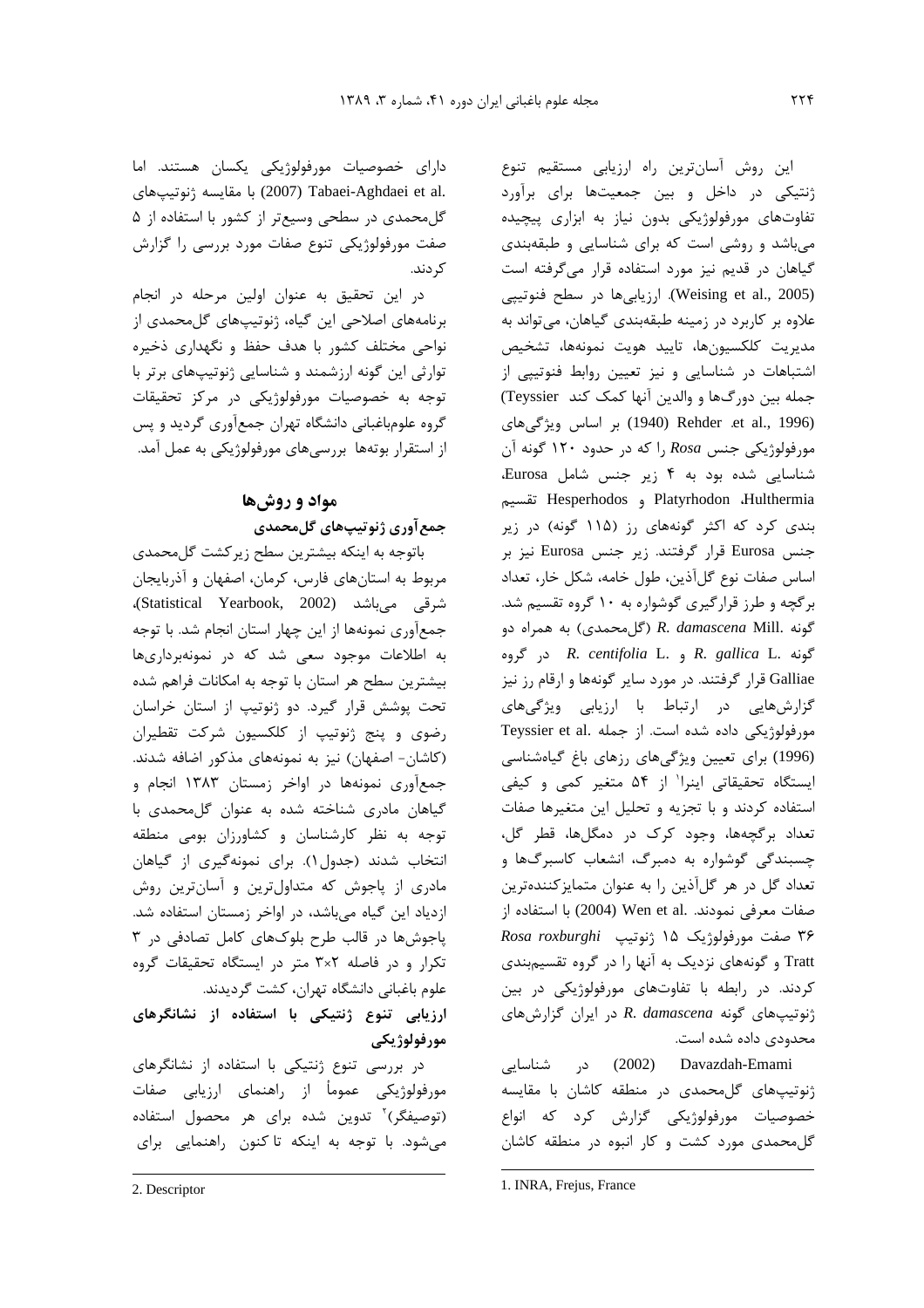| منشاء ژنوتیپها و محل نمونه برداری |                    |                |                 |  |  |  |  |  |
|-----------------------------------|--------------------|----------------|-----------------|--|--|--|--|--|
| محل نمونه برداري                  | شهرستان مبداء      | استان مبداء    | ژنوتيپ          |  |  |  |  |  |
| كلكسيون شركت تقطيران-كاشان        | تبريز              | أذربايجان شرقى | G1              |  |  |  |  |  |
| كلكسيون شركت تقطيران-كاشان        | كاشان- كامو        | اصفهان         | G <sub>2</sub>  |  |  |  |  |  |
| كلكسيون شركت تقطيران-كاشان        | تهران- لواسانات    | تهران          | G <sub>3</sub>  |  |  |  |  |  |
| كلكسيون شركت تقطيران-كاشان        | كاشان، مشهد اردهال | اصفهان         | G <sub>4</sub>  |  |  |  |  |  |
| كلكسيون شركت تقطيران-كاشان        | ميمند              | فارس           | G <sub>5</sub>  |  |  |  |  |  |
| ارتفاعات لايزنگان                 | داراب              | فارس           | G <sub>6</sub>  |  |  |  |  |  |
| روستاى روستاق                     | داراب              | فارس           | G7              |  |  |  |  |  |
| قلعه بيابان                       | داراب              | فارس           | G8              |  |  |  |  |  |
| ارتفاعات لايزنگان                 | داراب              | فارس           | G <sub>9</sub>  |  |  |  |  |  |
| صحرا سفيد                         | ميمند              | فارس           | G10             |  |  |  |  |  |
| كنگ                               | ميمند              | فارس           | G11             |  |  |  |  |  |
| ميمند                             | ميمند              | فارس           | G12             |  |  |  |  |  |
| بردسير                            | بردسير             | كرمان          | G13             |  |  |  |  |  |
| بردسير                            | بردسير             | كرمان          | G14             |  |  |  |  |  |
| ماهان                             | ماهان              | كرمان          | G15             |  |  |  |  |  |
| عنصرود                            | اسكو               | أذربايجان شرقى | G16             |  |  |  |  |  |
| ليقوان                            | تبريز              | أذربايجان شرقى | G17             |  |  |  |  |  |
| كندوان                            | اسكو               | أذربايجان شرقى | G18             |  |  |  |  |  |
| عنصرود                            | اسكو               | أذربايجان شرقى | G19             |  |  |  |  |  |
| اهر                               | اهر                | أذربايجان شرقى | G <sub>20</sub> |  |  |  |  |  |
| قمصر                              | كاشان              | اصفهان         | G21             |  |  |  |  |  |
| ويداجا                            | كاشان              | اصفهان         | G22             |  |  |  |  |  |
| نياسر                             | كاشان              | اصفهان         | G23             |  |  |  |  |  |
| فرخد                              | مشهد               | خراسان         | G24             |  |  |  |  |  |
| ف, خد                             | مشهد               | خراسان         | G <sub>25</sub> |  |  |  |  |  |
| روستاي هروى                       | تبريز              | أذربايجان شرقى | G <sub>26</sub> |  |  |  |  |  |

جدول ۱- مشخصات محل جمع آوري ۲۶ ژنوتيپ گل محمدي مورد مطالعه

#### تجزیه و تحلیل دادهها

به منظور بررسی تنوع ژنتیکی بین ژنوتیپهای مورد بررسی، تجزیه واریانس صفات کمی انجام و مقایسه میانگین هر یک از صفات با استفاده از آزمون چنددامنهای دانکن<sup>۲</sup> با استفاده از نرمافزار SAS صورت گرفت. آنالیز واریانس یک طرفه به منظور بررسی اختلاف صفات کمی در بین استانهایی که جمعآوری نمونهها از آنها صورت گرفته بود با استفاده از نرمافزار SPSS انجام شد. مقايسه ميانگين صفات در داخل استانها با در نظر گرفتن استانها به عنوان تیمارهای آزمایشی و ژنوتیپهای جمعآوری شده از هر استان به شناسایی ژنوتیپها و یا ارقام این گونه معرفی نشده است، پس از جمعآوری ژنوتیپهای گلمحمدی و استقرار آنها در باغ تحقیقاتی علوم باغبانی، ارزیابی های مورفولوژیکی طی دو سال با مقایسه ۵۰ صفت کمی و کیفی در ارتباط با رشد عمومی و بخشهای مختلف گیاه مانند برگ، ساقه، گل و میوه انجام شد. جهت تعریف صفات مورد استفاده، از کلید شناسایی ارایه شده در فلور ایران در مورد جنس Rosa، راهنمای شناسایی ارقام رز (UPOV) و صفاتی که در برخی گزارشها و مقالهها به (Werlemark et al., 1990; Wen et آنها اشاره شده است (Khatamsaz, 1992; Davazdah-Emami, al., 2004) (2002 استفاده شد (جدولهای ٢ و ٣).

2. Duncan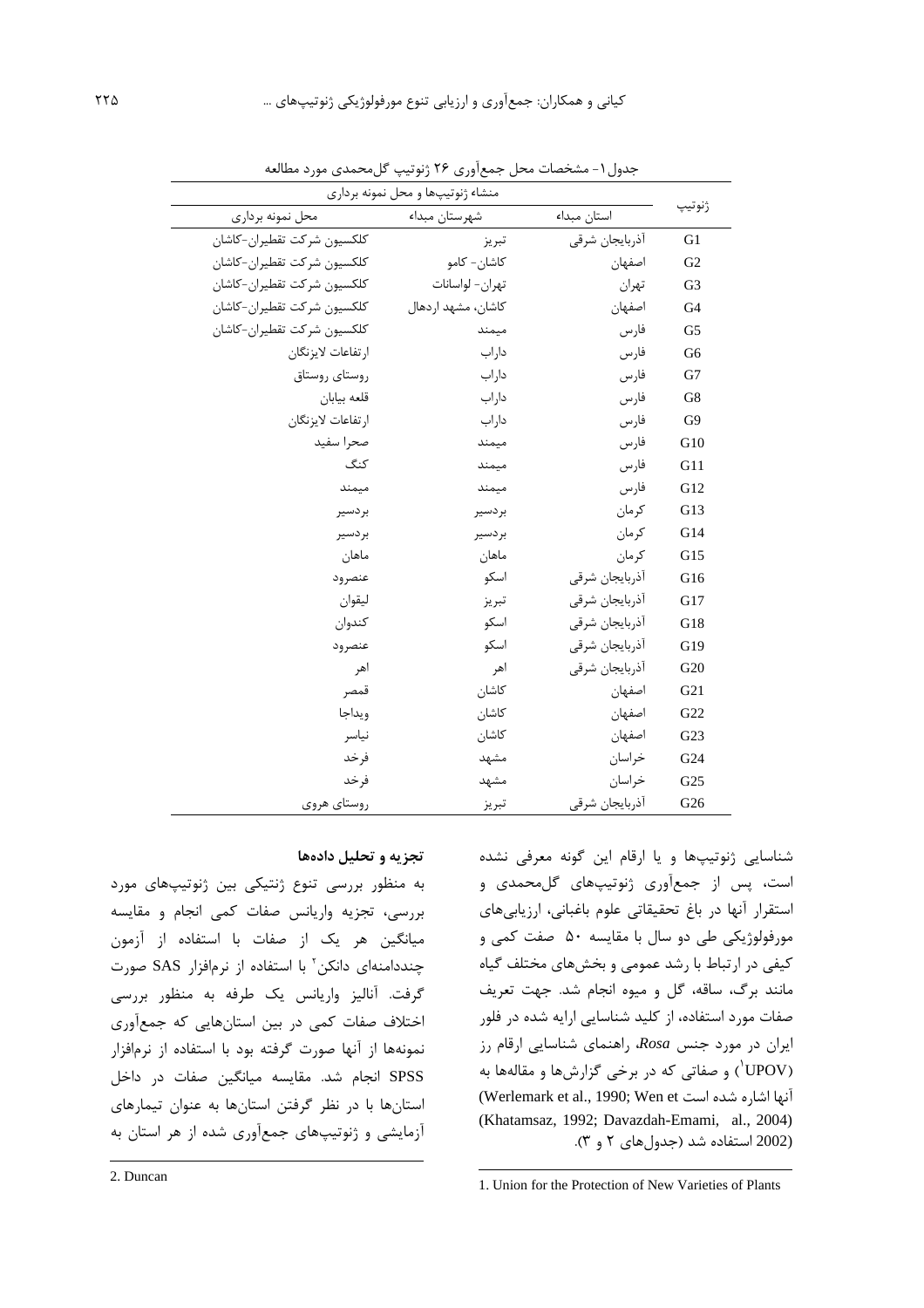SPSS استفاده شد.

## نتايج

بررسی کلی صفات

نتايج تجزيه واريانس، بيانگراختلاف بين ژنوتيپهاي مورد مقايسه از نظر اغلب صفات مورد مطالعه بود. تمامى صفات مورد ارزیابی، کمی و کیفی (جدول های ۲ و ۳) به جز تعدادی از جمله تعداد برگچه و نیز قطر جام گل تفاوت معنى دار نشان دادند. براساس دامنه تغييرات صفات کمی (جدول ٣) می توان صفات تعداد خار، گل، گلبرگ، پرچم تعداد گل در گلآذین و قطر بوته را با توجه به دارا بودن بیشترین ضریب تغییرات به عنوان صفاتی متمایز کننده انتخاب کرد.

عنوان تکرار به صورت غیرمتعادل (به دلیل عدم مساوی بودن تكرارها در هر تيمار) با نرمافزار SAS محاسبه شد. به منظور گروهبندی ارقام از تجزیه خوشهای به روش وارد<sup>\</sup> با استفاده از فاصله مربع اقلیدسی<sup>۲</sup> استفاده شد. روش چند متغیره تجزیه به عاملها با استفاده از روش تجزیه به مؤلفههای اصلی" و با انجام چرخش وریماکس انجام ضرایب عاملی بالای ۰/۶۵ در هر عامل اصلی و مستقل معنىدار در نظر گرفته شدند. تجزيه دىپلات نیز به منظور به دست آوردن تصویری دو بعدی از يراكنش ژنوتيپها با توجه به نتايج تجزيه به عاملها انجام گرفت. در انجام آزمونهای مذکور از نرمافزار

1. Ward method

3. Principal component analysis

جدول۲- مشخصات صفات کیفی و ارزشهای عددی تاکسونومی صفات مورد ارزیابی در ژنوتیپهای گل محمدی

| صفت                           | مشخصات و ارزشهای عددی                                                                                            |
|-------------------------------|------------------------------------------------------------------------------------------------------------------|
| ۱. عادت رشدی                  | ۱- بوتهای ایستاده، ۳- بوتهای، ۵- بوتهای گسترده                                                                   |
| ٢. وضعيت رشدي                 | ١-كم، ٣- متوسط،٥- متوسط-زياد، ٧- زياد                                                                            |
| ٣. انشعاب شاخه يكساله         | ٣-کم، ۵- متوسط،٧- زياد                                                                                           |
| ۴. رنگ شاخه یکساله            | ۳- قرمز، ۵- سبز، ۷- قهوه ای                                                                                      |
| ۵. تجمع آنتوسیانین در شاخساره | ۰- عدم حضور، ۳-کم، ۵- زیاد                                                                                       |
| ۶. شکل خار                    | ١- سوزني شكل، ٢- كم و بيش منحنى و قلاب مانند                                                                     |
| ٧. رنگ خار شاخه يكساله        | ٣-مخلوط قرمز و سبز، ۵-مخلوط نارنجي وسبز، ٧- سبز روشن                                                             |
| ۸. اندازه خاردرشاخه یکساله    | ۰-بدون خار، ۳-کوتاه، ۵-متوسط، ۷-بزرگ، ۹-مخلوط                                                                    |
| ۹. تراکم خار در شاخه اصلی     | ٠-بدون خار، ٣- كم، ۵- متوسط، ٧- زياد                                                                             |
| ۱۰. رنگ برگ                   | ٣- سبز روشن ۵- سبز متوسط ٧- سبز تيره                                                                             |
| ۱۱. شکل برگ                   | ۱- تقریباً گرد (Subrotund) ۳- بیضوی (Elliptic) ۵- دوکی (Oblong) ۷-نیزه ای (Lanceolate)                           |
| ۱۲. شکل نوک بر گچه            | ۱- نوک تیز (Acuminate) ۳- نوک تیز با زاویه تند (Acute) ۵- نوک تیز زائده دار (Apiculate) ۷-گرد (Rounded)          |
| ۱۳. حاشیه برگ                 | ۳- دندان موشی (Crenate) ۵- ریز مضرس (Crenulate) ۷- اره ای مضرس (Serrate)                                         |
| ۱۴. گوشواره برگ               | ۰- بدون گوشواره ۵- باریک، ۷-پهن                                                                                  |
| ۱۵. زمان گلدهی                | ٣- اوايل فصل گلدهي ۵- اواسط فصل گلدهي ٧- اواخر فصل گلدهي                                                         |
| ۱۶. عادت گلدهی                | ۳- یکبار گلدهنده ۵- دو بار گلدهنده ۷- گلدهی متوالی                                                               |
| ۱۷. رنگ گل                    | ۱- سفید ۲- گلبھی ۳- صورتی کمرنگ ۴- صورتی کمرنگ با وسط گل پر رنگ ۵- صورتی پر رنگ ۶- سرخابی                        |
| ۱۸. بوی گل                    | ١-فاقد بو ٣-ضعيف ۵- متوسط ٧- قوى ٩- بسيار قوى                                                                    |
| ۱۹. تعدادخارهای ریز دمگل      | ۰- فاقد خار ۳- تراکم کم، ۵،- تراکم زیاد                                                                          |
| ۲۰. خارهای ریز کاسه گل        | ۰-فاقد خار، ۳-پراکنده ۵- فشرده                                                                                   |
| ٢١. شكل جام گل                | ٣- تقسيم شده به چهار قسمت (Quartered) ۵- فلس فلس (Imbricate) ٧- فنجاني (Cupped)                                  |
| ٢٢. برش طولي نهنج             | ٣- داخل نهنج ۵- تشکیل یک سر داده و دهانه نهنج را می بندد ٧- خارج شده از نهنج                                     |
| ٢٣. انشعاب كاسبرگ             | ١- فاقد انشعاب ٣- ضعيف ۵- متوسط ٧- زياد ٩- بسيار زياد                                                            |
| ۲۴. شکل براکته                | ۱-بیضی شکل-بیضی شکل و نوک دار ۲-بیضی باریک و نوک تیز ۳-نیزه ای دنباله دار ۴-نیزه ای پهن با نوک تیز ۵-بیضی شکل با |
|                               | دنباله بلند ۶-بيضى با حاشيه مودار ٧- فلس مانند                                                                   |
| ۲۵. کاسبرگ پایا               | ١- فاقد ٣- ضعيف ۵- نيمه پايدار ٧- پايدار                                                                         |
| ۲۶. میوه دهی                  | ١-بسیارکم (٢٠-١) ٣- کم (۵٠-٢٠) ۵-متوسط (١٠٠-۵٠) ٧- زياد(>١٠٠)                                                    |
| ٢٧. شكل ميوه                  | ۱-گلابی شکل ۳- تخم مرغی ۵- بهن شده در قطبین ۷- گرد و نوک دار                                                     |

<sup>2.</sup> Euclidean distance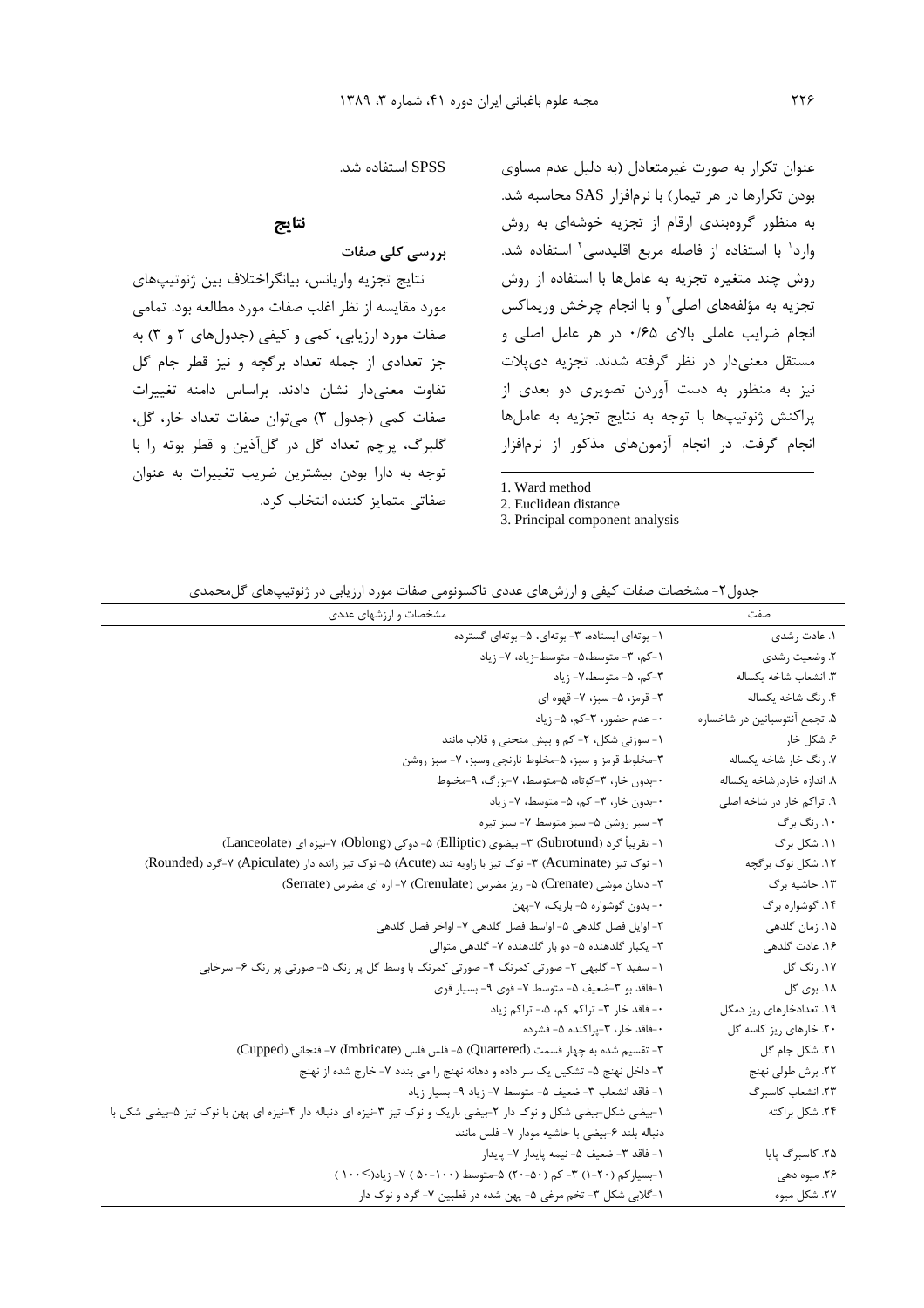| درصد ضريب تغييرات (CV) *     | ميانگين                 | حداكثر                         | حداقل                   | صفت                        |
|------------------------------|-------------------------|--------------------------------|-------------------------|----------------------------|
| $YV/\lambda$ 9               | 1.194                   | 149/TT                         | $\Delta$ 9/٣٣           | ١. قطر بوته **             |
| 17/T                         | 14.4                    | 18918                          | 9.19                    | ٢. ارتفاع بوته             |
| Y1/Y                         | 17/F                    | YY/Y                           | $\lambda$ /9            | ۳. طول برگ                 |
| 9/2                          | $\lambda/\mathfrak{F}$  | 9/5                            | 9/1                     | ۴. عرض برگ                 |
| 11/5                         | $f/\tau$                | f/9/                           | $\mathbf{r}/\mathbf{r}$ | ۵. طول برگچه انتهایی       |
| 157                          | $Y$ <sup>9</sup>        | $\mathbf{r}/\mathbf{r}$        | $Y/\lambda$             | ۶. عرض برگچه انتهایی       |
| $\mathbf{f}/\mathbf{r}$      | 9/9                     | $\mathsf{v}$                   | $\Delta/Y$              | ۷. تعداد برگچه             |
| 11/Y                         | $\Delta Y/\Lambda$      | 55/1                           | 4.14                    | ۸. فاصله گر مهای ۵ و ۷     |
| $f \cdot / 9$                | fYf/T                   | 9A9N                           | 188/Y                   | ۹. تعداد گل در بوته        |
| $\Upsilon$ $/$               | 10/7                    | $T\setminus\setminus\setminus$ | $\mathbf{r}/\mathbf{r}$ | ۱۰. تعداد گل در هر گلآذين  |
| $\lambda$                    | $Y/\lambda$             | $\mathbf{r}/\mathbf{r}$        | $1/\Delta$              | ۱۱. طول غنچه               |
| $Y1/\Delta$                  | $1/\mathfrak{F}$        | Y/Y                            | $1/\tau$                | ١٢. عرض غنچه               |
| 10/5                         | $T\Delta/\Delta$        | 4819                           | Yf/9                    | ۱۳. طول دمگل               |
| $\Upsilon V/F$               | $\Gamma$ 9/9            | $\lambda \Upsilon / \lambda$   | $Y\Delta/Y$             | ۱۴. تعدادگلبرگ             |
| 19/F                         | $\lambda/\lambda$       | Y/Y                            | $1/\mathfrak{f}$        | ۱۵. وزن گلبرگ (بر حسب گرم) |
| $\tau\tau$ /9                | ۱۳۵                     | YY9/1                          | 95/7                    | ۱۶. تعداد پرچم             |
| Y/Y                          | 557                     | $\lambda f/\Delta$             | $\Delta$ 9/Y            | ١٧. قطر جام گل             |
| ۶                            | $\mathbf{r}/\mathbf{r}$ | $\Upsilon/\Upsilon$            | Y/Y                     | ۱۸. طول گلبرگ              |
| Y/Y                          | $\mathbf{r}/\mathbf{r}$ | $\mathbf{r}$                   | Y/9                     | ۱۹. عرض گلبرگ              |
| ٢٨                           | $\Delta$ 9/٣            | $\lambda$ 9/۴                  | YY/Y                    | ۲۰. درصد گل در بوته ***    |
| YY/5                         | Yf/Y                    | $\Delta$ ۶/۹                   |                         | 11. تعداد خار****          |
| $\mathbf{Y}/\cdot\mathbf{V}$ | $\Upsilon/\Upsilon$     | 17/FF                          |                         | ٢٢. تعداد بذر در ميوه      |
| $\cdot$ /۴۴                  | 1/54                    | $\mathbf{Y}/\mathbf{Y}$ .      | $1/\cdot \Delta$        | ٢٣. شاخص ميوه (طول/ قطر)   |

جدول ۳- صفات کمی مورد ارزیابی در ژنوتیپهای گلمحمدی، دامنه تغییرات و ضریب تنوع آنها

\* ضريب تغييرات = انحراف معيار/ ميانگين

\*\* اندازه گیری ها بر حسب سانتی متر میباشد.

\*\*\* پوشش گل در سطح خارجي بوته

\*\*\*\* تعداد خار در ١٠ سانتي متر شاخه جوان بين گرمهاي ۵ تا ۷ شمارش شد.

#### تجزيه به عاملها

هدف از این روش تجمع تعدادی از متغیرهای اولیه در تعداد کمتری از متغیرها میباشد که به آنها عامل گفته میشود. معمولاً عاملهایی که حداقل به اندازه سهم یک صفت در بیان واریانس کل، نقشآفرین باشد به عنوان عاملهای اصلی انتخاب می شوند. در این بررسی، هفت عامل اصلی توانستند در مجموع ۸۹/۳۹ درصد از تنوع صفات را توجيه كنند (جدول۴). عامل اول با بیشترین سهم در توجیه تغییرات دادهها (۲۲/۶۳٪) صفات اندازه برگ، اندازه برگچه انتهایی و شاخص میوه با ضرایب مثبت بیشتر از ۰/۶۵ را شامل گردید. در عامل دوم که ۱۷/۶۵٪ از تغییرات دادهها را توجیه کرد، صفات شکل قاعده برگچه انتهایی، شکل گوشواره برگ و رنگ

گل قرار گرفتند. حضور خارهای ریز روی کاسه گل، انشعابات کاسبرگ و وضعیت خار روی شاخه اصلی با قرار گرفتن در عامل سوم ۱۶/۶۲٪ واریانس کل را توجیه کردند. در عامل چهارم رنگ شاخه یکساله در فصل زمستان وارتفاع بوته قرار گرفتند و ١٢/٠٧٪ تغييرات را توجيه نمودند. صفات تعداد گل در هر گلآذين، شكل خار و درصد گل در بوته هر یک به تنهایی با قرار گرفتن در مؤلفههای پنج تا هفت به ترتیب توانستند مقادیر ۷/۹۲، ۶/۷۴ و ۵/۷۴ / از کل واریانس را توجیه کنند. تجزیه به عاملها توانست ۵۰ صفت مورد ارزیابی را به صورت هفت عامل اصلی بیان کند که در بین آنها عاملهای اول و دوم بیشترین سهم را در توجیه واریانس نشان دادند که نشاندهنده اهمیت صفات قرار گرفته در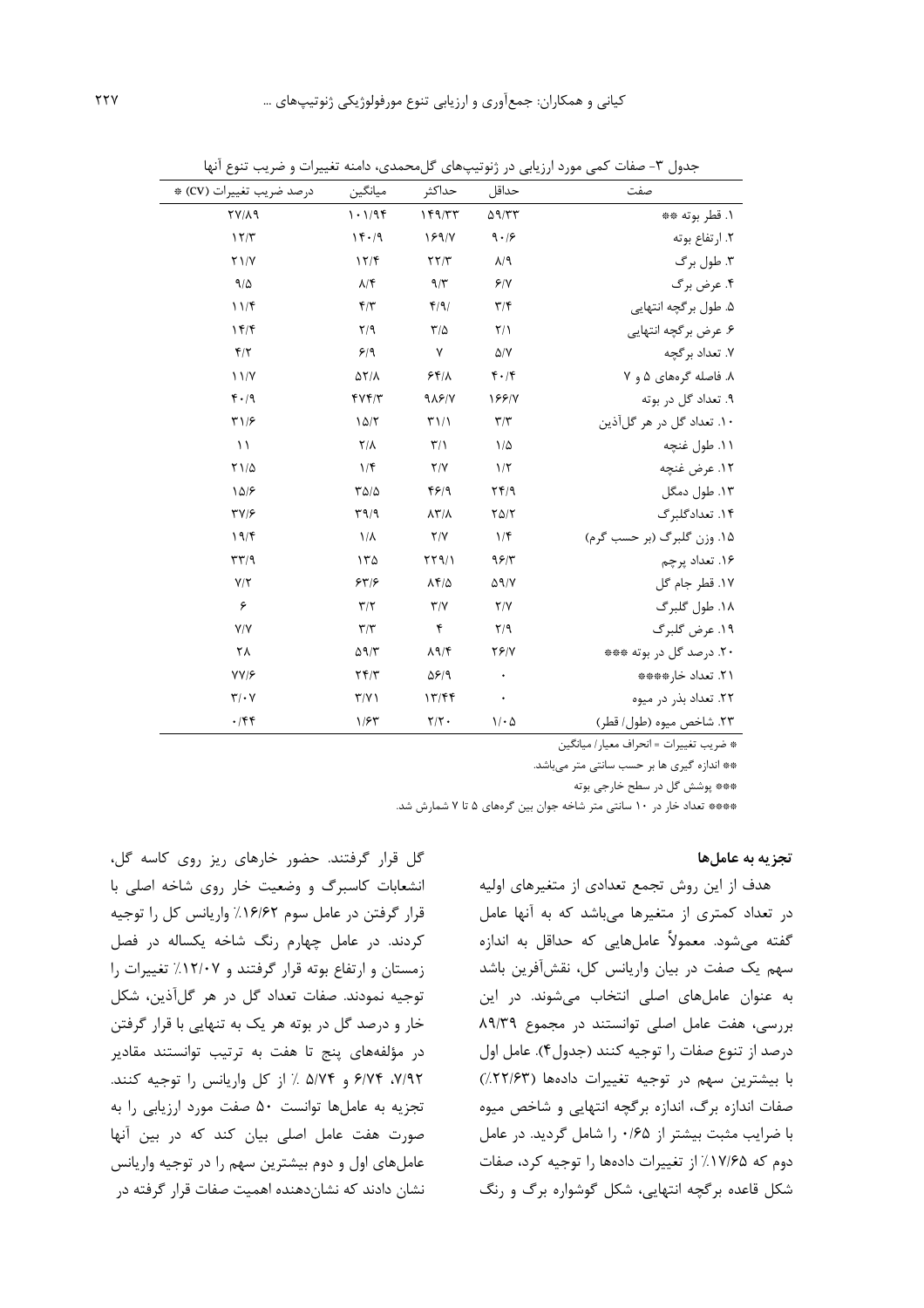| بار عاملی             | صفات                     | درصد تجمعي واريانس      | واريانس نسبى     | مقادير ويژه           | عامل   |
|-----------------------|--------------------------|-------------------------|------------------|-----------------------|--------|
| .195                  | طول برگ                  | $\tau\tau$ /۶۳          | <b>٢٢/۶٣</b>     | $\lambda/\lambda f$   | اول    |
| .18                   | عرض برگ                  |                         |                  |                       |        |
| .795                  | طول برگچه انتهایی        |                         |                  |                       |        |
| .18                   | عرض برگچه انتهایی        |                         |                  |                       |        |
| .18V                  | شاخص ميوه                |                         |                  |                       |        |
| .199                  | شكل قاعده برگچه انتهايي  | $f \cdot / Y \wedge$    | 18/65            | 510                   | دوم    |
| .19Y                  | شکل گوشواره برگ          |                         |                  |                       |        |
| $\cdot$ /YY           | , نگ گل                  |                         |                  |                       |        |
| $\cdot$ /YY           | خارهای ریز دمگل          | 58191                   | 18187            | $\Delta$ /9 $\Lambda$ | سوم    |
| $\cdot$ /9 $\cdot$    | خارهای ریز کاسهگل        |                         |                  |                       |        |
| .795                  | خار شاخه اصلی            |                         |                  |                       |        |
| $\cdot$ / Y $\wedge$  | رنگ شاخه یکساله (زمستان) | $9\lambda$ /9 $\lambda$ | 151.4            | $f/\tau f$            | چهار م |
| $\cdot$ /Y $\epsilon$ | ارتفاع بوته              |                         |                  |                       |        |
| $\cdot$ / Y $\tau$    | تعداد گل در گلآذین       | Y5/9.                   | Y/97             | $Y/\lambda \Delta$    | پنجم   |
| $\cdot/\gamma$ .      | شكل خار                  | 17/64                   | 9/7              | Y/FY                  | ششم    |
| .19Y                  | درصد گل در بوته          | $\lambda$ 9/٣٩          | $\Delta$ / $Y$ ۴ | $Y/\cdot 5$           | هفتم   |

جدول ۴- مقادیر ویژه، واریانس، درصد تجمعی واریانسها و صفات با ضرایب عاملی بیشتر از ۰/۶۵ برای هفت عامل اصلی

این دو مؤلفه در تفکیک ژنوتیپها میباشد. نتایج این آزمون از نظر صفات انتخابي با برخي صفات معرفي شده توسط .Teyssier et al (1996) در تعیین ویژگیهای رزهای یک باغ گیاهشناسی در فرانسه مطابقت داشت. به طوری که صفات انشعاب کاسبرگها، شکل گوشواره و تعداد گل در هر گلآذین نیز به عنوان صفاتی با ارزش عاملی بالا در تفکیک ژنوتیپهای گل محمدی شناخته شدند.

#### تجزیه خوشهای

گروهبندی نمونهها بر اساس تعداد زیادی صفت می تواند روشی مطمئن در تعیین شباهتها و فواصل یا خویشاوندی و دوری ژنوتیپها باشد. با توجه به دندروگرام تجزیه خوشهای با روش وارد و بر اساس مربع فواصل اقلیدسی و با در نظر گرفتن خط برش در فاصله ۵ ژنوتیپهای گلمحمدی بومی را میتوان به ۷ گروه منتسب کرد (شکل ۱).

**گروه اول**: در این گروه اکثر ارقام مورد مطالعه شامل شش ژنوتیپ از مجموع هشت ژنوتیپ استان فارس، هفت ژنوتیپ از استانهای اصفهان و کرمان و یک ژنوتیپ از خراسان رضوی قرار گرفتند. ژنوتیپهایی که در این گروه قرار گرفتند از نظر اندازه بوته در مقایسه با ساير ژنوتيپها داراي قدرت رشد بالاترى بودند، همچنین ژنوتیپهای با تعداد زیاد خار نیز در این گروه

قرار گرفتند.

**گروه دوم**: در این گروه ژنوتیپهای ۲ (اصفهان) و ۲۶ (آذربایجان) قرار گرفتند. بیشترین تعداد گلبرگ، تعداد کم خار، درصد بالای گل در بوته و رنگ متفاوت گل (متمایل به سفید) از ویژگیهای متمایز این گروه بود. این دو ژنوتیپ کوچکترین اندازه برگ را نیز در مقایسه با سایر گروه ها نشان دادند.

**کروه سوم:** شامل دو ژنوتیپ متمایز از فارس (۵ و ٩) بود. از خصوصیات بارز این ژنوتیپها میتوان به توليد بيشترين تعداد ميوه، الگوى رشدى متفاوت (قائم)، رنگ گل متفاوت (گلبهی)، تعداد زياد گل، تعداد گلبرگ متوسط و تعداد زیاد پرچم و همچنین قرار گرفتن این دو ژنوتیپ در کنار گروههایی که کمترین تعداد خار را در شاخههای یکساله و شاخههای اصلی داشتند را نام بر د.

گروه چهارم: ژنوتیپ ۲۴ از خراسان رضوی تنها عضو این گروه بود. این ژنوتیپ درصد بالای گل در بوته، بیشترین تعداد گل در هر گلآذین و بیشترین تعداد گل در هر بوته را به خود اختصاص داد. از دیگر ویژگیهای مطلوب وجالب توجه این ژنوتیپ تعداد بسیار کم خارهای ریز روی شاخه یکساله و نیز شاخه اصلی بود که با توجه به حضور تعداد زياد خار در اغلب ژنوتيپهاى گلمحمدی از اهمیت بیشتری برخوردار میباشد.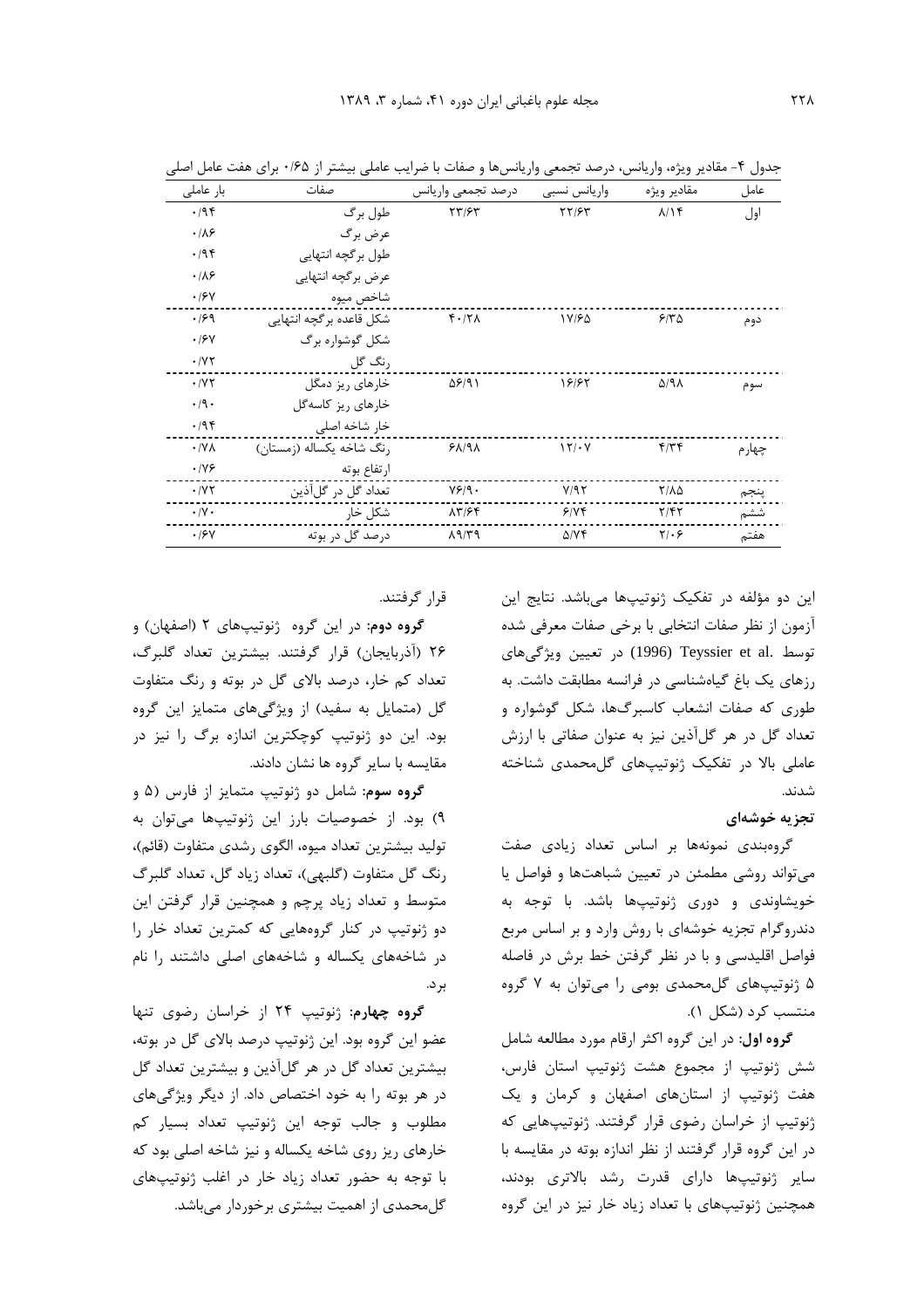|       |                                         |                                                                                                                                                                                                                                                                                                                |   |               | فاصله مربع اقليدسي |                                                                                                                                                                                                                                                                                                                                                                                                                                                                                                                                                                                                          |    |                   |
|-------|-----------------------------------------|----------------------------------------------------------------------------------------------------------------------------------------------------------------------------------------------------------------------------------------------------------------------------------------------------------------|---|---------------|--------------------|----------------------------------------------------------------------------------------------------------------------------------------------------------------------------------------------------------------------------------------------------------------------------------------------------------------------------------------------------------------------------------------------------------------------------------------------------------------------------------------------------------------------------------------------------------------------------------------------------------|----|-------------------|
| Label | CASE<br>Num                             | $\Omega$                                                                                                                                                                                                                                                                                                       | 5 | 10            | 15                 |                                                                                                                                                                                                                                                                                                                                                                                                                                                                                                                                                                                                          | 20 | 25                |
|       | لأ <sup>لل</sup> G18- أذربايجان         |                                                                                                                                                                                                                                                                                                                |   |               |                    |                                                                                                                                                                                                                                                                                                                                                                                                                                                                                                                                                                                                          |    |                   |
|       | G19 VAAAA                               |                                                                                                                                                                                                                                                                                                                |   |               |                    |                                                                                                                                                                                                                                                                                                                                                                                                                                                                                                                                                                                                          |    |                   |
|       | ن س G20 ⊕ G20 آذربایجان G20 − آذربایجان |                                                                                                                                                                                                                                                                                                                |   |               |                    |                                                                                                                                                                                                                                                                                                                                                                                                                                                                                                                                                                                                          |    |                   |
|       | نابايجان G16 JUUx Jr2 = آذربايجان G16-  |                                                                                                                                                                                                                                                                                                                |   |               |                    |                                                                                                                                                                                                                                                                                                                                                                                                                                                                                                                                                                                                          |    |                   |
|       | انربايجان → G17 JJJy2 → مG17 JJJy3      |                                                                                                                                                                                                                                                                                                                |   |               |                    |                                                                                                                                                                                                                                                                                                                                                                                                                                                                                                                                                                                                          |    |                   |
|       | G1 000000000000 - آذربایجان             |                                                                                                                                                                                                                                                                                                                |   | $\Rightarrow$ | ⇔                  |                                                                                                                                                                                                                                                                                                                                                                                                                                                                                                                                                                                                          |    |                   |
|       |                                         |                                                                                                                                                                                                                                                                                                                |   |               |                    |                                                                                                                                                                                                                                                                                                                                                                                                                                                                                                                                                                                                          |    |                   |
|       |                                         | G24 JUUUUW                                                                                                                                                                                                                                                                                                     |   |               | ⇔                  |                                                                                                                                                                                                                                                                                                                                                                                                                                                                                                                                                                                                          |    | ⇔                 |
|       |                                         | $-G5$ $\sqrt{2}$ $\sqrt{2}$ $\sqrt{2}$ $\sqrt{2}$ $\sqrt{2}$ $\sqrt{2}$ $\sqrt{2}$ $\sqrt{2}$ $\sqrt{2}$ $\sqrt{2}$ $\sqrt{2}$ $\sqrt{2}$ $\sqrt{2}$ $\sqrt{2}$ $\sqrt{2}$ $\sqrt{2}$ $\sqrt{2}$ $\sqrt{2}$ $\sqrt{2}$ $\sqrt{2}$ $\sqrt{2}$ $\sqrt{2}$ $\sqrt{2}$ $\sqrt{2}$ $\sqrt{2}$ $\sqrt{2}$ $\sqrt{2}$ |   |               | ⇔                  |                                                                                                                                                                                                                                                                                                                                                                                                                                                                                                                                                                                                          |    | $\Leftrightarrow$ |
|       | G9 JY2- فارس                            |                                                                                                                                                                                                                                                                                                                |   |               |                    |                                                                                                                                                                                                                                                                                                                                                                                                                                                                                                                                                                                                          |    | ⇔                 |
|       | G2 DUUUUx DUUUUY                        |                                                                                                                                                                                                                                                                                                                |   |               |                    |                                                                                                                                                                                                                                                                                                                                                                                                                                                                                                                                                                                                          |    | $\Leftrightarrow$ |
|       | G26 VVVVV                               |                                                                                                                                                                                                                                                                                                                |   |               |                    |                                                                                                                                                                                                                                                                                                                                                                                                                                                                                                                                                                                                          |    | $\Leftrightarrow$ |
|       | G22 - آصفهان                            |                                                                                                                                                                                                                                                                                                                |   |               |                    |                                                                                                                                                                                                                                                                                                                                                                                                                                                                                                                                                                                                          |    | $\Leftrightarrow$ |
|       | تاباً     G23- اصفهان                   |                                                                                                                                                                                                                                                                                                                |   |               |                    |                                                                                                                                                                                                                                                                                                                                                                                                                                                                                                                                                                                                          |    | $\Leftrightarrow$ |
|       |                                         | G25 40                                                                                                                                                                                                                                                                                                         |   |               |                    |                                                                                                                                                                                                                                                                                                                                                                                                                                                                                                                                                                                                          |    | $\Leftrightarrow$ |
|       | ¤ل G13- كرمان                           | $\Leftrightarrow$                                                                                                                                                                                                                                                                                              |   |               |                    |                                                                                                                                                                                                                                                                                                                                                                                                                                                                                                                                                                                                          |    | $\Leftrightarrow$ |
|       |                                         |                                                                                                                                                                                                                                                                                                                |   |               |                    |                                                                                                                                                                                                                                                                                                                                                                                                                                                                                                                                                                                                          |    | $\Leftrightarrow$ |
|       |                                         |                                                                                                                                                                                                                                                                                                                |   |               |                    |                                                                                                                                                                                                                                                                                                                                                                                                                                                                                                                                                                                                          |    | ⇔                 |
|       |                                         |                                                                                                                                                                                                                                                                                                                |   |               |                    | $-1014 \begin{array}{l} \circ \\ \circ \\ \circ \end{array} \begin{array}{r} \circ \\ \circ \\ \circ \end{array} \begin{array}{r} \circ \\ \circ \\ \circ \end{array} \begin{array}{r} \circ \\ \circ \\ \circ \\ \circ \end{array} \begin{array}{r} \circ \\ \circ \\ \circ \\ \circ \end{array} \begin{array}{r} \circ \\ \circ \\ \circ \\ \circ \end{array} \begin{array}{r} \circ \\ \circ \\ \circ \\ \circ \end{array} \begin{array}{r} \circ \\ \circ \\ \circ \\ \circ \end{array} \begin{array}{r} \circ \\ \circ \\ \circ \\ \circ \end{array} \begin{array}{r} \circ \\ \circ \\ \circ \\ \$ |    |                   |
|       | G15 -G15 كرمان                          | —⇔                                                                                                                                                                                                                                                                                                             |   |               |                    |                                                                                                                                                                                                                                                                                                                                                                                                                                                                                                                                                                                                          |    |                   |
|       |                                         | ۞ ۞۞ڰ <sup>\$</sup> ل <sub>G7- فارس</sub>                                                                                                                                                                                                                                                                      |   |               |                    |                                                                                                                                                                                                                                                                                                                                                                                                                                                                                                                                                                                                          |    |                   |
|       |                                         | ⇔ ⇔ A } -G11 - فارس                                                                                                                                                                                                                                                                                            |   |               |                    |                                                                                                                                                                                                                                                                                                                                                                                                                                                                                                                                                                                                          |    |                   |
|       |                                         | ل $\mathbb{G}10$ - فارس $\mathbb{G}10$ - فارس $\mathbb{G}$                                                                                                                                                                                                                                                     |   |               |                    |                                                                                                                                                                                                                                                                                                                                                                                                                                                                                                                                                                                                          |    |                   |
|       |                                         |                                                                                                                                                                                                                                                                                                                |   |               |                    |                                                                                                                                                                                                                                                                                                                                                                                                                                                                                                                                                                                                          |    |                   |
|       | G8 $\sqrt{10^{11}}$ -G8 فارس            |                                                                                                                                                                                                                                                                                                                |   |               |                    |                                                                                                                                                                                                                                                                                                                                                                                                                                                                                                                                                                                                          |    |                   |
|       | G6 JV2- فارس                            |                                                                                                                                                                                                                                                                                                                |   |               |                    |                                                                                                                                                                                                                                                                                                                                                                                                                                                                                                                                                                                                          |    |                   |

شکل ۱- گروهبندی ژنوتیپهای گلِمحمدی با استفاده از صفات مورفولوژیکی کمی و کیفی بر اساس مربع فاصله اقلیدسی به روش وارد

> گروه پنجم: ژنوتیپ ۳ از تهران در این گروه قرار گرفت. این ژنوتیپ در مقایسه با سایر ژنوتیپها کمترین میزان رشد رویشی با الگوی رشدی متفاوت و بوتهای نشان داد، این ژنوتیپ همچنین ِ دیرگلترین ژنوتیپ در مقایسه با سایر ژنوتیپها و از درصد بالای گل در بوته برخوردار بوده و بیشترین میزان تولید بذر را در مقایسه با سایر گروهها نشان داد.

**گروههای ششم و هفتم:** شش ژنوتیپی که در این دو گروه قرار گرفتند همگی متعلق به استان آذربایجان شرقی بودند. ژنوتیپهای این دو گروه دارای رنگ گل متفاوتی (صورتی پر رنگ) نسبت به گروه اول بوده، دارای اندازه بوته کوچکتر و در مقایسه با سایر گروهها

از نظر درصد گل در بوته بیشترین مقدار را نشان دادند. ژنوتیپ ۱ نیز از سایر نمونههای آذربایجان تفکیک و در گروهی مستقل قرار گرفت. از ویژگیهای متمایز این ژنوتیپ در مقایسه با سایر ژنوتیپهای این استان، رنگ گل متفاوت (سرخابی)، الگوی رشدی متراکمتر و تعداد گل کمتر در هر گلآذین و طول کمتر دمگل را میتوان نام برد.

### تجزيه دو بُعدي'

تجزیه دیپلات با استفاده از صفاتی که بر اساس نتايج تجزيه به عاملها بيشترين سهم را در توجيه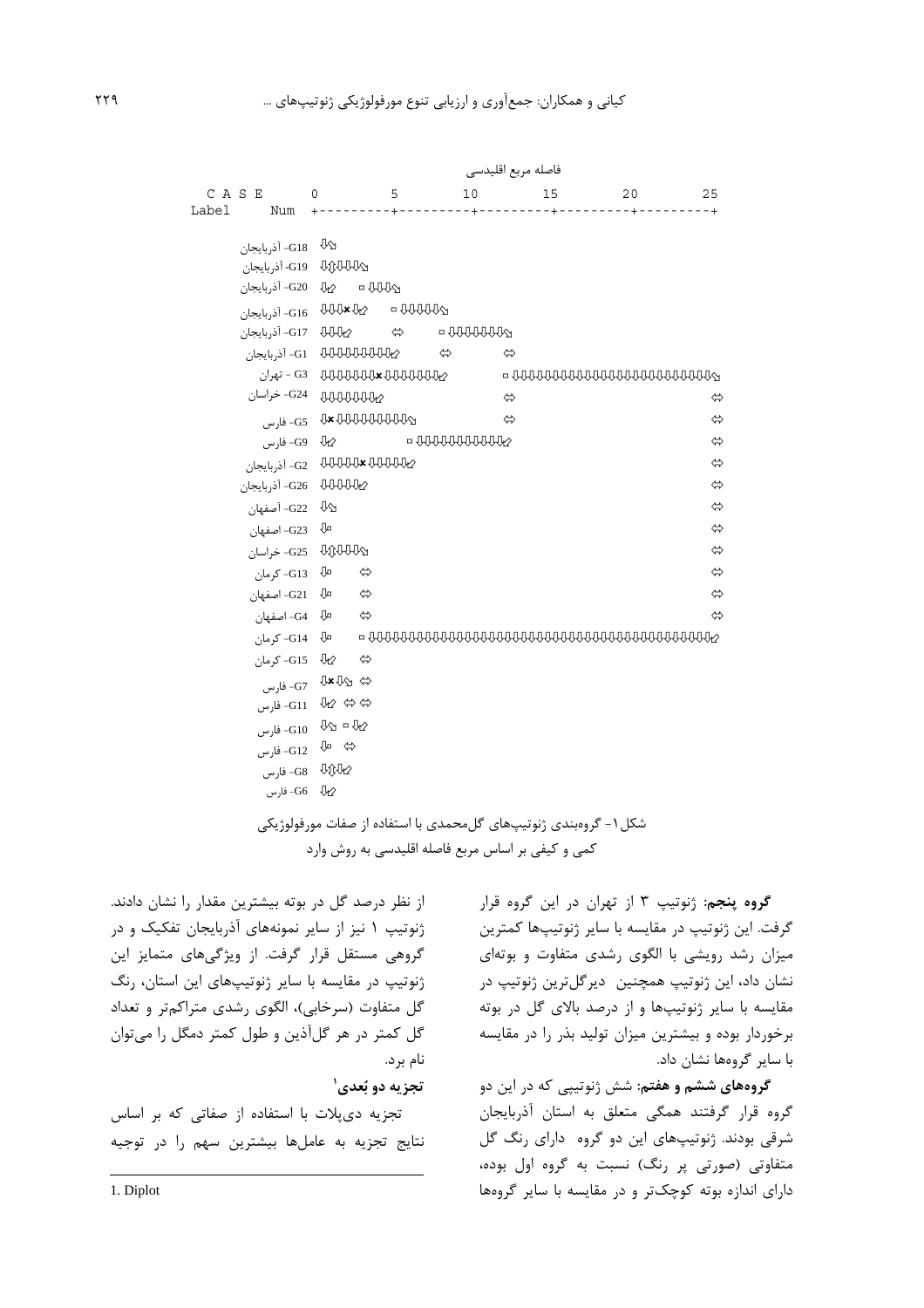واریانس داشتند نتایج مشابهی با تجزیه خوشهای حاصل از مقایسه ۵۰ صفت در بین ژنوتیپها به دست داد. ژنوتیپ ۲۴ (خراسان) و ژنوتیپ ۳ (تهران) در قسمت میانی پلات قرار گرفتند که میتواند شاهدی بر

ویژگیهای حد واسط این ژنوتیپها در مقایسه با گروه اصلی، گروه ژنوتیپهای آذربایجان و ژنوتیپهای متمایز ۲ (اصفهان)، ۲۶ (آذربایجان) و ۵ و ۹ (فارس) باشد (شكل ٢).



شکل ۲- نتایج حاصل از تجزیه دو بُعدی ژنوتیپهای گلءحمدی بر اساس نتایج تجزیه به عاملها (شمارهها مربوط به ژنوتیپها و بر اساس جدول ١ می باشد.)

تجزیه واریانس یکطرفه بر اساس محل جمع آوری

به منظور تعیین اختلاف ژنوتیپها در بین محلهای جمعآوري با توجه به پايين بودن ضرايب تغييرات آزمون یک طرفه برای اکثر صفات مورد بررسی از تجزیه واريانس يكطرفه براى تعيين تنوع موجود بين استانها استفاده شد. دادههای مورد تجزیه اختلاف معنیداری بین مناطق مختلف برای صفات اندازه بوته و برگ، تعداد گل، گلبرگ، پرچم، خار، بذر، درصد گل در بوته و شاخص ميوه نشان دادند (جدول۵). با توجه به اينكه از استان تهران تنها یک نمونه در این تحقیق مورد استفاده قرار گرفته بود و در نتیجه امکان مقایسه میانگین در این استان وجود نداشت در محاسبات در نظر گرفته نشد. با خارج شدن ژنوتیپ ۳ از استان تهران که با توجه به نتايج قبلي كمترين اندازه بوته را به خود اختصاص داده بود، جمعیتهای آذربایجان و خراسان اختلاف معنیداری را با نمونههای سایر استانها نشان دادند.

كرمان بدون نشان دادن اختلاف معنى دار بيشترين مقادیر را دارا بودند (جدول ۶). از نظر ویژگیهای مربوط به گل و گلدهی، جمعیت آذربایجان بیشترین درصد گل در بوته (در مقیاس اندازه بوته)، بیشترین تعداد گلبرگ و پرچم را نشان دادند. اما از نظر میانگین تعداد گل، جمعیت فارس در مقام اول قرار گرفت. با توجه به رشد رویشی بالای این گروه، درصد کمتر گل در آنها در مقام مقایسه با جمعیت آذربایجان که رشد رویشی کمتری دارد قابل توجیه به نظر میرسد. از نظر تعداد کمتر خار نیز ژنوتیپهای آذربایجان و خراسان رضوی از موقعیت مناسبی در بین سایر جمعیتها برخوردار بودند. این ویژگی را می توان به عنوان یکی از صفات مطلوب ژنوتیپهای این استانها از نظر تسهیل عملیات گل چينې در نظر گرفت.

در مقایسه اندازه بوته، جمعیتهای فارس، اصفهان و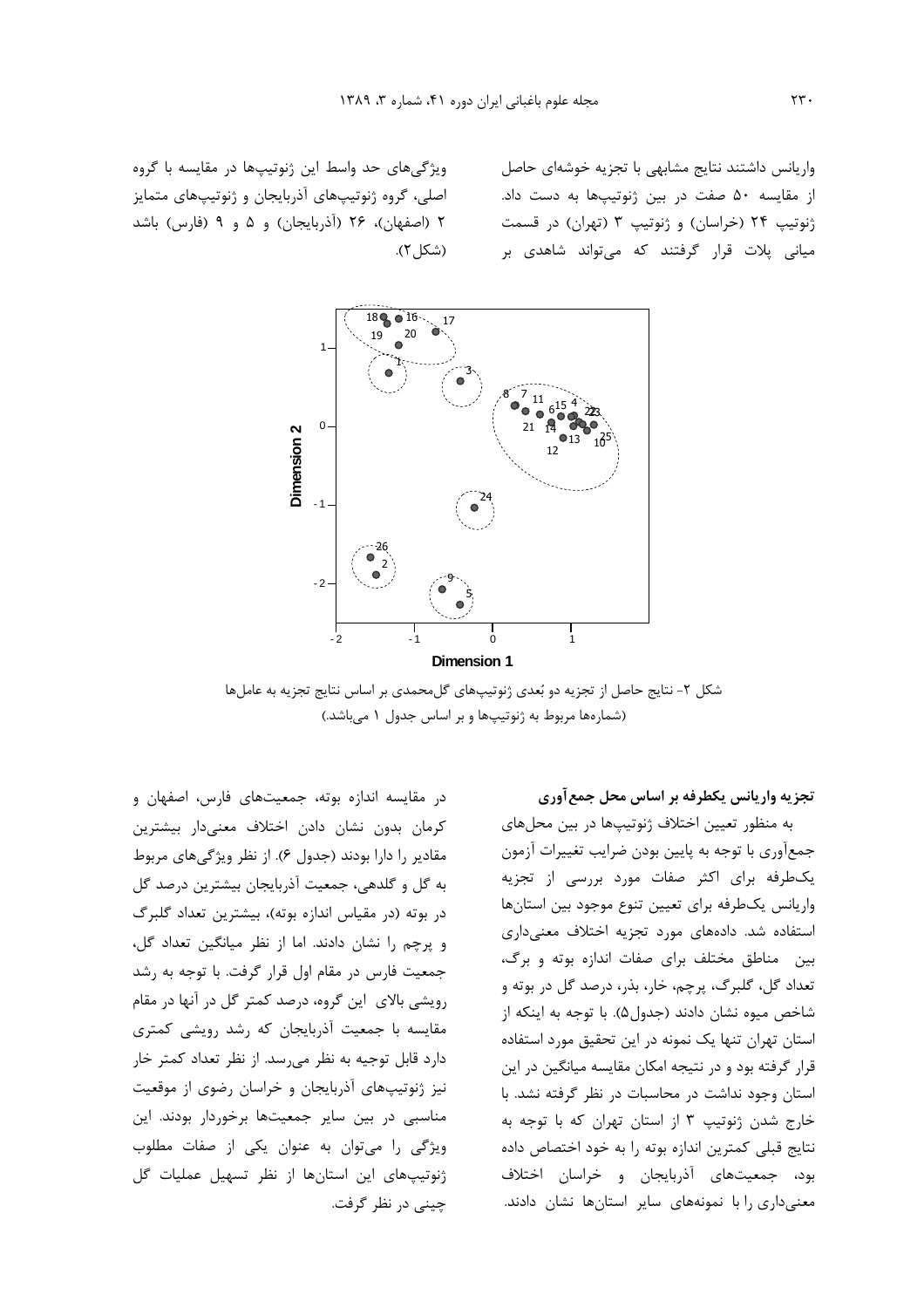|                     | درجه  | ميانگين مربعات                     |                                 |                        |                                        |               |                           |                           |  |
|---------------------|-------|------------------------------------|---------------------------------|------------------------|----------------------------------------|---------------|---------------------------|---------------------------|--|
| منابع تغيير         | آزادى | قطر بوته                           | ارتفاع بوته<br>طول برگ          |                        | عرض برگ                                | طول برگچه     | عرض برگچه                 | تعداد خا,                 |  |
| محلهاي جمعأوري      | ۴     | T15A/5                             | $\Delta V \cdot / \cdot V^{**}$ | $Y\Delta/\cdot \Delta$ | $\mathbf{r}/\mathbf{r}\mathbf{v}^{**}$ | $1/r^{**}$    | $\cdot$ /۶۶ $^{\ast\ast}$ | $\lambda$ 9 $\lambda$ /٣١ |  |
| داخل محلهاى جمعأورى | ٢.    | $\tau\tau \cdot (\gamma \epsilon)$ | 171/FV                          | Y/90                   | .179                                   | $\cdot/\cdot$ | $\cdot/\cdot \wedge$      | YY'                       |  |
|                     |       |                                    |                                 |                        |                                        |               |                           |                           |  |
| ادامه جدول ۵        |       |                                    |                                 |                        |                                        |               |                           |                           |  |
|                     |       |                                    |                                 |                        | ميانگين مربعات                         |               |                           |                           |  |

تعداد گل در

هر گلآذين

 $\Delta Y/\Delta Y^{\dagger}$ 

 $11/10$ 

جدول ۵ - تجزيه واريانس صفات كمي با اختلاف معنىدار بين مناطق مختلف جمع آوري نمونهها

تعداد

گلېرگ

**AFAIVY** 

188148

جدول۶- مقایسه میانگین صفات کمی مورد مطالعه (با اختلاف معنیدار) در بین استانهای جمعآوری نمونهها

|                                                                                                               | صفت             |                                                                                                                                                                                                                                                                                                                                                                                                |     |      |             |  |                                                  |  |                |        |       |       |       |      |
|---------------------------------------------------------------------------------------------------------------|-----------------|------------------------------------------------------------------------------------------------------------------------------------------------------------------------------------------------------------------------------------------------------------------------------------------------------------------------------------------------------------------------------------------------|-----|------|-------------|--|--------------------------------------------------|--|----------------|--------|-------|-------|-------|------|
| نام استا∴                                                                                                     | قطر             | ا, تفاع                                                                                                                                                                                                                                                                                                                                                                                        | طول |      |             |  | عرض طول برگچه تعداد درصدگل تعدادگل تعدادگل تعداد |  |                |        | تعداد | وزن   | تعداد | شاخص |
|                                                                                                               | ىەتە ≉          | ىو تە                                                                                                                                                                                                                                                                                                                                                                                          | ر گ | بر گ | انتھایی خار |  |                                                  |  | بوته در دربوته | گلبر گ | ير چم | گلب گ | يذر   | ميوه |
| آذربایجان شرقی ۱۳۱/۲۳۵ - ۱/۱۴ C ۵/۵۵ - ۱/۱۴۵ - ۱/۱۴۵ - ۲/۱/۵۲۵ - ۲۴۵/۲۵ - ۲/۱/۲۵ ۲/۱/۲۸ - ۱/۱۴۵ - ۱/۱۴۵ ۱/۱۴۵ |                 |                                                                                                                                                                                                                                                                                                                                                                                                |     |      |             |  |                                                  |  |                |        |       |       |       |      |
| اصفهان                                                                                                        |                 |                                                                                                                                                                                                                                                                                                                                                                                                |     |      |             |  |                                                  |  |                |        |       |       |       |      |
| فارس                                                                                                          |                 | $1/Y9$ ab $Y$ ab $1/Sa$ b $1Y/Y1$ b $YY1A$ b $995/5a$ a $1a/ar$ b $97/AF$ ab $Y31a$ $Y/99$ ab $A/Aa$ $17/Ya$ ab $1aY/5a$ $17Y/9a$                                                                                                                                                                                                                                                              |     |      |             |  |                                                  |  |                |        |       |       |       |      |
| کر مان                                                                                                        | $\frac{111}{4}$ | ∖∆∆a                                                                                                                                                                                                                                                                                                                                                                                           |     |      |             |  |                                                  |  |                |        |       |       |       |      |
| خراسان                                                                                                        |                 | $\frac{1}{\Delta}$ bc $\frac{1}{\Gamma}$ $\frac{1}{\Delta}$ $\frac{1}{\Gamma}$ $\frac{1}{\Gamma}$ $\frac{1}{\Gamma}$ $\frac{1}{\Gamma}$ $\frac{1}{\Gamma}$ $\frac{1}{\Gamma}$ $\frac{1}{\Gamma}$ $\frac{1}{\Gamma}$ $\frac{1}{\Gamma}$ $\frac{1}{\Gamma}$ $\frac{1}{\Gamma}$ $\frac{1}{\Gamma}$ $\frac{1}{\Gamma}$ $\frac{1}{\Gamma}$ $\frac{1}{\Gamma}$ $\frac{1}{\Gamma}$ $\frac{1}{\Gamma}$ |     |      |             |  |                                                  |  |                |        |       |       |       |      |
|                                                                                                               |                 |                                                                                                                                                                                                                                                                                                                                                                                                |     |      |             |  |                                                  |  |                |        |       |       |       |      |

\* اندازهگیریها بر حسب سانتے متر مے باشد.

منابع تغيير

محلهاى جمعأورى

داخل محلهاى جمعأورى

#### مقايسه نتايج آناليز خوشهاى و مقايسه جمعيتها

درجه

آزادی

 $\mathbf{\hat{r}}$ 

 $\mathsf{r}$ .

تعداد

گل

ITTTTA/AV

 $YY5YY/Y$ 

با توجه به فرض این مسئله که اختلاف مشاهده شده بین محلهای جمعآوری می تواند در اثر حضور تعداد محدودی ژنوتیپهای متمایز در این مناطق باشد، مقایسهای بین انحراف میانگین صفات کمی گروههای حاصل از آنالیز خوشهای از میانگین کل هرصفت و نتایج حاصل از مقايسه جمعيتها انجام شد (جدول ٧). مقايسه درصد گل در بوته نشانگر شاخص بودن ژنوتیپهای آذربایجان در هر دو روش بود. ولی در مقايسه نتايج مربوط به تعداد گل، دو ژنوتيپ ۵ و ۹ كه در آنالیز خوشهای گروهی مستقل از سایر ژنوتیپهای استان فارس را تشکیل دادند به همراه ژنوتیپ ۲۴ در جایگاه نخست قرار گرفتند. بنابراین می توان این چنین فرض کرد که وجود این دو ژنوتیپ در بین ژنوتیپهای استان فارس باعث متمایز شدن جمعیت این استان در مقایسه با سایر استانها شده است. تفاوتهایی در مقایسه تعداد خار نیز مشخص گردید، به دلیل اینکه جمعیتهای آذربایجان و خراسان (دارای کمترین میزان

خار در بین محلهای جمعآوری) تفکیک بهتری را در گروهبندی ژنوتیپها بر اساس آنالیز خوشهای نشان دادند. دو ژنوتیپ ۲۶ از آذربایجان و ۲ از اصفهان با تشکیل گروهی مستقل به همراه ژنوتیپ ۲۴ از خراسان كمترين ارزش عددى از نظر تعداد خار را نشان دادند. لذا نقش این ژنوتیپها را در کاهش ارزش میانگین جمعیت به ویژه در جمعیت آذربایجان نباید از نظر دور داشت. وضعیت مشابهی از نظر تعداد گلبرگ مشاهده شد به طوریکه در آنالیز خوشهای، دو ژنوتیپ ۲۶ (آذربایجان) و ۲ (اصفهان) از داخل دو جمعیت شاخص از نظر این صفت جدا شده و تشکیل گروهی مستقل با صفاتی متمایز از جمله دارابودن بیشینه تعداد گلبرگ را دادند. در مقايسه ساير صفات، اندازه بوته، تعداد گل در هر گلآذین و تعداد پرچم، نتایج مشابهی در هر دو روش به دست آمد. این بررسی از جهت این که میتواند در انتخاب دقيق تر ژنوتيپها مؤثر باشد، حائز اهميت است و همان طوریکه مشخص گردید بهتر است که در انتخاب ژنوتیپهای شاخص هر گروه در برنامههای اصلاحی

تعداد

بذر

 $15/91$ 

 $f/\cdot \Lambda$ 

شاخص

ميوه

 $\cdot$ /۶ $\wedge$ 

 $\cdot/\cdot$ 

درصد گل

دربوته

 $959/17$ 

108/01

تعداد

پر چم

 $\triangle \triangle$ 99 $\triangle/\cdot$  Y

 $15.9/7A$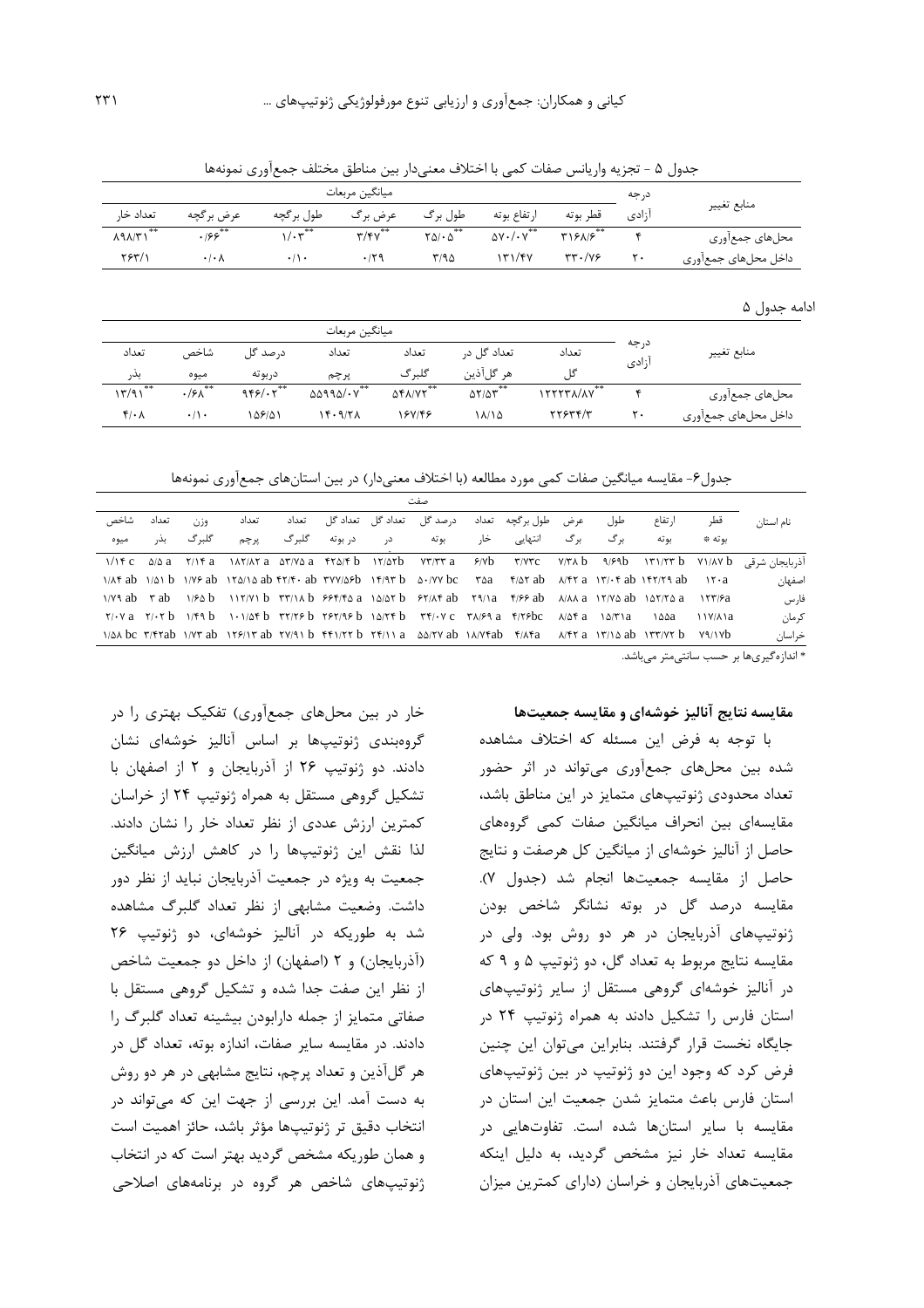|                                             |                           |                              | گروه                 |                       |                                          |                         | صفت                       |
|---------------------------------------------|---------------------------|------------------------------|----------------------|-----------------------|------------------------------------------|-------------------------|---------------------------|
| هفتم                                        | ششم                       | پنجم                         | چهارم                | سوم                   | دوم                                      | اول                     |                           |
| $-19/0$                                     | $-\tau\tau/\Delta\lambda$ | $-\79/51$                    | $-\tau\tau/8$        | $-1.19$               | $-Y/Y$                                   | $Y \cdot / \cdot 9$     | ۱. قطر بوته               |
| $-\mathbf{Y} \mathbf{Y} / \cdot \mathbf{Y}$ | $-1.79$                   | $-\Delta \cdot 75$           | $-11/70$             | $Y/\cdot \Lambda$     | $- \cdot 79$                             | $\lambda$ /99           | ۲. ارتفاع بوته            |
| $-\tau/\Delta\tau$                          | $-\frac{1}{2}$            | $-188$                       | $-107$               | $-1/99$               | $-\frac{1}{2}$                           | $\frac{1}{\sqrt{2}}$    | ۳. طول برگ                |
| $-1/7\Delta$                                | $-\cdot$ /9.              | $\cdot$ /٣١                  | .791                 | .19                   | $-1/\mathfrak{f}\mathfrak{r}$            | .708                    | ۴. عرض برگ                |
| $-10V$                                      | $-109$                    | $-115$                       | $\cdot$ /۳ $\Lambda$ | $\cdot$ /۴۱           | $f/\Delta Y$                             | $\cdot/\tau$ .          | ۵. طول برگچه انتهایی      |
| $-11/19$                                    | $-1V/f1$                  | $-\frac{1}{2}\frac{1}{2}$    | $-77/97$             | $-YY/YY$              | $-\mathsf{Y}\cdot/\mathsf{Y}\wedge$      | ۱۴۱۹۹                   | ۶. تعداد خار              |
| 10/18                                       | 17/10                     | $-151$                       | 15.6                 | $9/\cdot 5$           | 1.75                                     | $-9/25$                 | ۷. درصد گل در بوته        |
| $-11/\lambda f$                             | $-\cdot$ /9.              | $-1/77$                      | 10/9f                | $-Y/YY$               | $-\tau/\lambda$ 9                        | $1/\cdot 5$             | ۸. تعداد گل در هر گل آذین |
| $-1V9/00$                                   | $-79/99$                  | $\Delta$ /۶ $\Lambda$        | Y1.117               | 187/48                | $-\mathbf{Y}\Delta/\mathbf{F}\mathbf{F}$ | $-17/FF$                | ۹. تعداد گل               |
| $\cdot$ / $\cdot$ $\Delta$                  | 17/10                     | $-\lambda$ /95               | $-15/1$              | $-15/1Y$              | $f \cdot   \cdot \epsilon$               | $-\mathcal{S}/\Delta$ . | ۱۰. تعدادگلبرگ            |
| $-\mathbf{Y} \cdot \mathbf{9}$              | <b>YA/AY</b>              | 11/1                         | $-\cdot/9$           | $-YV/YY$              | 5.199                                    | $-79/80$                | ۱۱. تعداد پرچم            |
| .795                                        | .19                       | $\cdot$ / $\cdot$ $\epsilon$ | $-\cdot$ / $\cdot$ 6 | $- \cdot 7\lambda$    | $\cdot$ / $\vee$ $\check{\tau}$          | $-119$                  | ۱۲. وزن گلبرگ             |
| $-7/99$                                     | $-1/\lambda Y$            | $Y \cdot / \Lambda Y$        | $1/\cdot$ ۴          | $-\tau/\lambda$       | $-1/7\Delta$                             | $-\cdot/ \cdot$         | ۱۳. قطر جام گل            |
| 5/66                                        | Y/Y                       | 9/77                         | $-1/\gamma \Delta$   | Y/Y                   | $-\Upsilon/\Upsilon$                     | $-1/\Delta Y$           | ۱۴. تعداد بذر             |
| $- \cdot / \mathfrak{F}$                    | $-14$                     | $-115$                       | $-100$               | $-\cdot$ /۳ $\Lambda$ | $-\cdot/\Delta\lambda$                   | $\cdot$ /۳۹             | ۱۵. شاخص میوه (طول/ قطر)  |

جدول ۷– تغییرات صفات کمی مورد مطالعه (با اختلاف معنیدار) نسبت به میانگین کل صفات کمی گروههای مختلف حاصل از تجزیه خوشهای

دقت كافي مېذول گړدد.

با توجه به اینکه صفات مورفولوژیک نقش مهمی در معرفی ژنوتیپهای برتر در بسیاری از آزمایشها دارند، در این تحقیق با مطالعه ژنوتیپهای گلمحمدی جمع آوری شده از سطح کشور میزان تنوع مورفولوژیک آنها برای تعیین شباهتهای ژنتیکی مورد ارزیابی قرار گرفت تا زمینه استفاده از تنوع موجود در برنامههای اصلاحی فراهم گردد. ژنوتیپهای مورد بررسی در این تحقیق اختلافاتی را در مقایسه صفات مورد بررسی به ویژه صفات مرتبط با خصوصیات گل، برگ و خار نشان دادند. در گروهبندی ژنوتیپها بر اساس نتایج آنالیز خوشهای، تعداد زیادی از آنها در یک گروه قرار گرفتند که میتواند نشاندهنده منشاء اولیه یکسان آنها باشد. در مورد ژنوتیپهای کرمان که تنوع اندکی در بین آنها مشاهده شد می توان با اطمینان بیشتری این مطلب را اظهار داشت، با وجود اینکه استان کرمان از نظر سطح زیر کشت گلمحمدی در رتبه دوم در کشور قرار دارد، سابقه کشت و کار آن طولانی نبوده و قابل مقایسه با سایر استانها به خصوص استان فارس با سابقه کشت چند هزار ساله نمى باشد، لذا شباهت كامل ژنوتيپهاى كرمان دور از انتظار نمى باشد. .(2005) Rusanov et al نیز در ارزیابی ملکولی تنوع ژنتیکی در بین نمونههای

گل محمدی بلغارستان و یک ژنوتیپ از هر یک از کشورهای ایران و هند، نمایههای ریزماهوارهای مشابهی را بین این ژنوتیپها مشاهده کرده و در نتیجه وجود منشاء واحد این نمونهها را مطرح کردند. ژنوتیپهای آذربایجان به خوبی از نمونههای سایر استانها جدا شدند که این مسئله با توجه به شرایط اقلیمی متفاوت این استان و اختلافات مشاهده شده در صفات مورد بررسی دور از انتظار نبود. به این ترتیب تفاوت بین نمونهها در نمونههای استانی که دارای فاصله جغرافیایی Tabaei-Aghdaei et al. بيشترى بود. (2007) نیز در نتایج خود بر اساس مقایسه پنج صفت مورفولوژیکی در بین ژنوتیپهای گلمحمدی تفاوتهای بارزی را بین ژنوتیپهای گلمحمدی مربوط به استان های شمالی (گیلان، مازندران و گلستان) در مقایسه با سایر استانها با توجه به شرایط متمایز آب و هوایی این منطقه گزارش کردند. با توجه به نتایج مقایسه بین محلهای مختلف جمعآوری از نظر صفات مربوط به گلدهی که تأثیر مستقیم روی عملکرد این گیاه دارد، از نظر تعداد گل تنها استان فارس با سایر استانها تفاوت معنیداری نشان داد. همانطوری که قبلاً نيز به آن اشاره شد اين تفاوت مي تواند در نتيجه حضور دو ژنوتیپ ۵ و ۹ در بین نمونههای این استان باشد. در